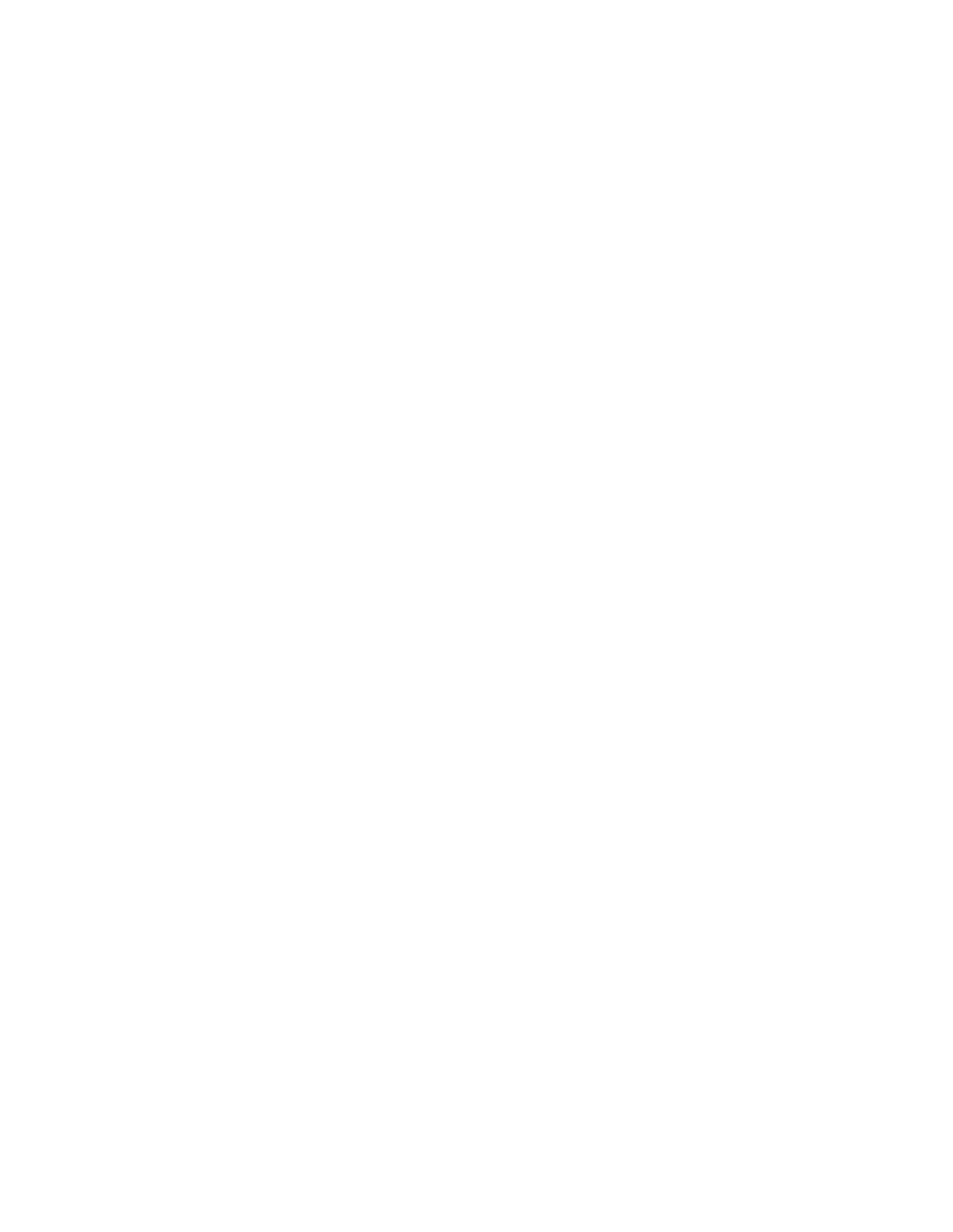## SAINT PACHOMIUS THE GREAT

### *Monastic, 348* 15 May

Pachomius is commonly regarded as the founder of coenobitic monasticism, the form of Christian monasticism in which members live together in community rather than individually as hermits, and was the author of the first formal monastic rule of life.

Born to a pagan family in 292, Pachomius first encountered Christianity when he was imprisoned as part of a forced military conscription. The Christians of the city visited everyone in the prison, bringing them food, supplies, and comfort, and Pachomius was astonished. According to his life, he asked the other prisoners, "Why are these people so good to us when they do not even know us?" They answered, "They are Christians, and therefore they treat us with love for the sake of the God of heaven." When he was released, he was baptized, and began to lead an ascetic life of manual labor, prayer, and care for the poor.

In time, a community of people was drawn to Pachomius, they began to build to organize themselves into a formal monastic community. This way of life was particularly attractive to those who were drawn to monasticism but could not withstand the hardship of a solitary life- particularly those who might be elderly or ill or young. Before long, a federation of monastic communities was created, with houses for both men and women, that was organized into a common structure. Pachomius and his disciples wrote the first monastic rules to organize the life of these communities.

The new monastic movement was controversial in its day, and was initially opposed by many bishops and priests. When the monks were building their first monastery, the local bishop came with a mob to try to tear it down. Others came to respect the monks and their way of life, but wanted to unite them more closely to official church institutions. The bishops Serapion and Athanasius visited the community with the hope of ordaining Pachomius to the priesthood, but he hid from them until they finally went away. Indeed, the life of Pachomius states that originally "he did not want any clergy in his monasteries at all for fear of jealousy and vainglory." In time, however, the new monastic movement and the church hierarchy developed a mutual respect for the differing gifts and responsibilities that each of them bore within the church.

By the time that Pachomius died, his monastic federation included several thousand monks, and within a generation the monastic movement would spread from Egypt to Palestine, Turkey, and Western Europe.

*— from Lesser Feasts and Fasts, 2018*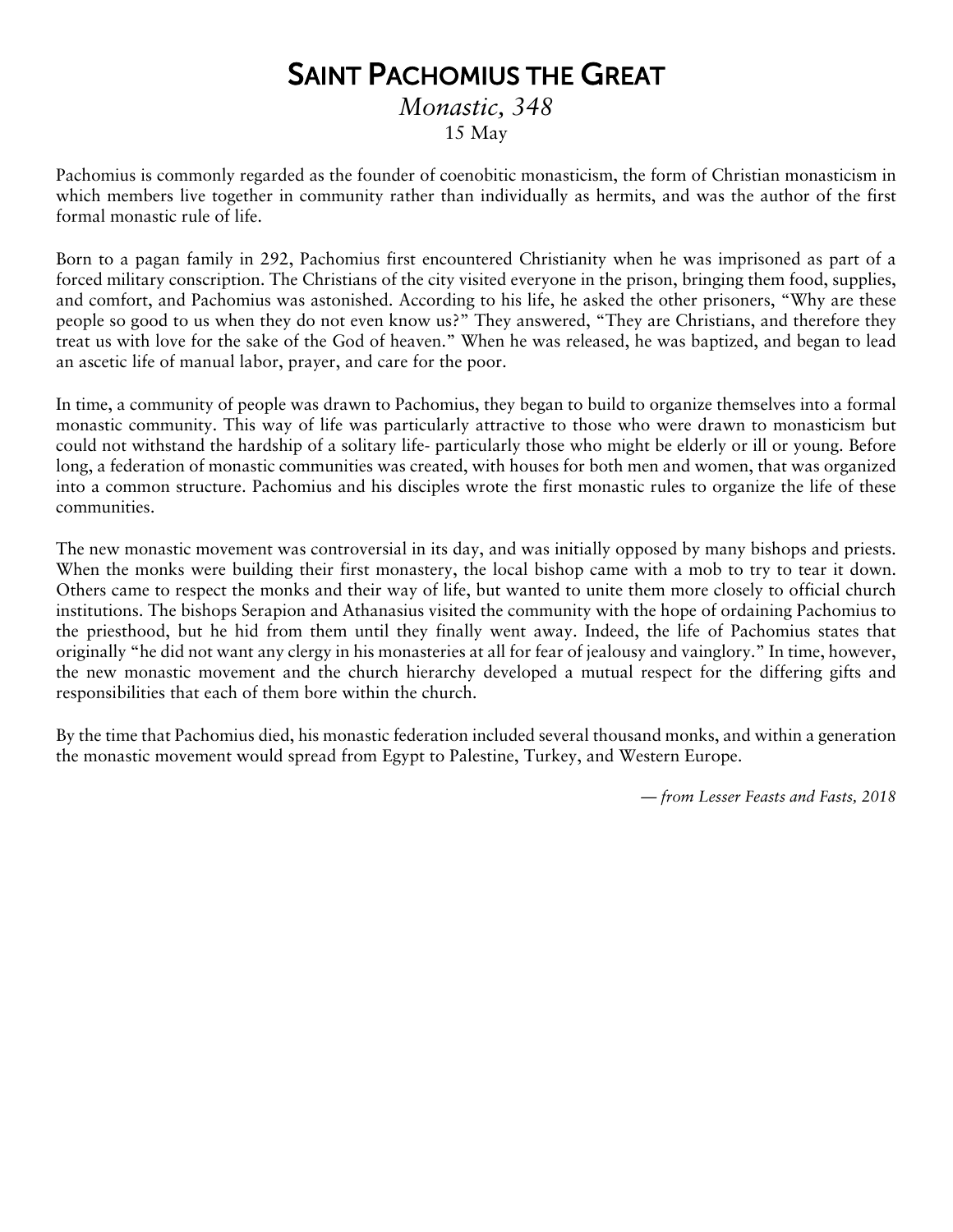# CHORAL EVENSONG

### 5:00 PM

◈

**ORGAN VOLUNTARY** Chorale prelude on *Eventide* C.H.H. Parry (1848–1918)

INTROIT O gladsome LightLouis Bourgeois (1510–1561) Harmonized by Claude Goudimel (1514–1572)

> O gladsome Light, O grace of God the Father's face, the eternal splendor wearing; celestial, holy, blest, Our Savior Jesus Christ, joyful in thine appearing.

Now, ere day fadeth quite, we see the evening light, Our wonted hymn outpouring; Father of might unknown, thee, his incarnate Son, and Holy Ghost adoring.

To thee of right belongs all praise of holy songs, O Son of God, Life-giver; thee, therefore, O Most High, the world doth glorify, and shall exalt forever.

### OPENING SENTENCE

*Officiant* Then spake Jesus again unto them, saying, I am the light of the world: he that followeth me shall not walk in darkness, but shall have the light of life. *John 8:12*

*During the hymns, please take a posture to support your singing. Stand if comfortable.*  **HYMN 704** O thou who camest from above **HEREFORD** 

### THE INVITATORY AND PSALTER

**THE PRECES** William Smith (1603–1645)

| <i>Officiant</i> | O Lord, open Thou our lips                                                                                                                                            |
|------------------|-----------------------------------------------------------------------------------------------------------------------------------------------------------------------|
| Choir            | and our mouth shall shew forth thy praise.                                                                                                                            |
| Officiant        | O God, make speed to save us.                                                                                                                                         |
| Choir            | O Lord, make haste to help us.                                                                                                                                        |
|                  | Glory be to the Father and to the Son and to the Holy Ghost.<br>As it was in the beginning, is now and ever shall be: world without end. Amen.<br>Praise ye the Lord. |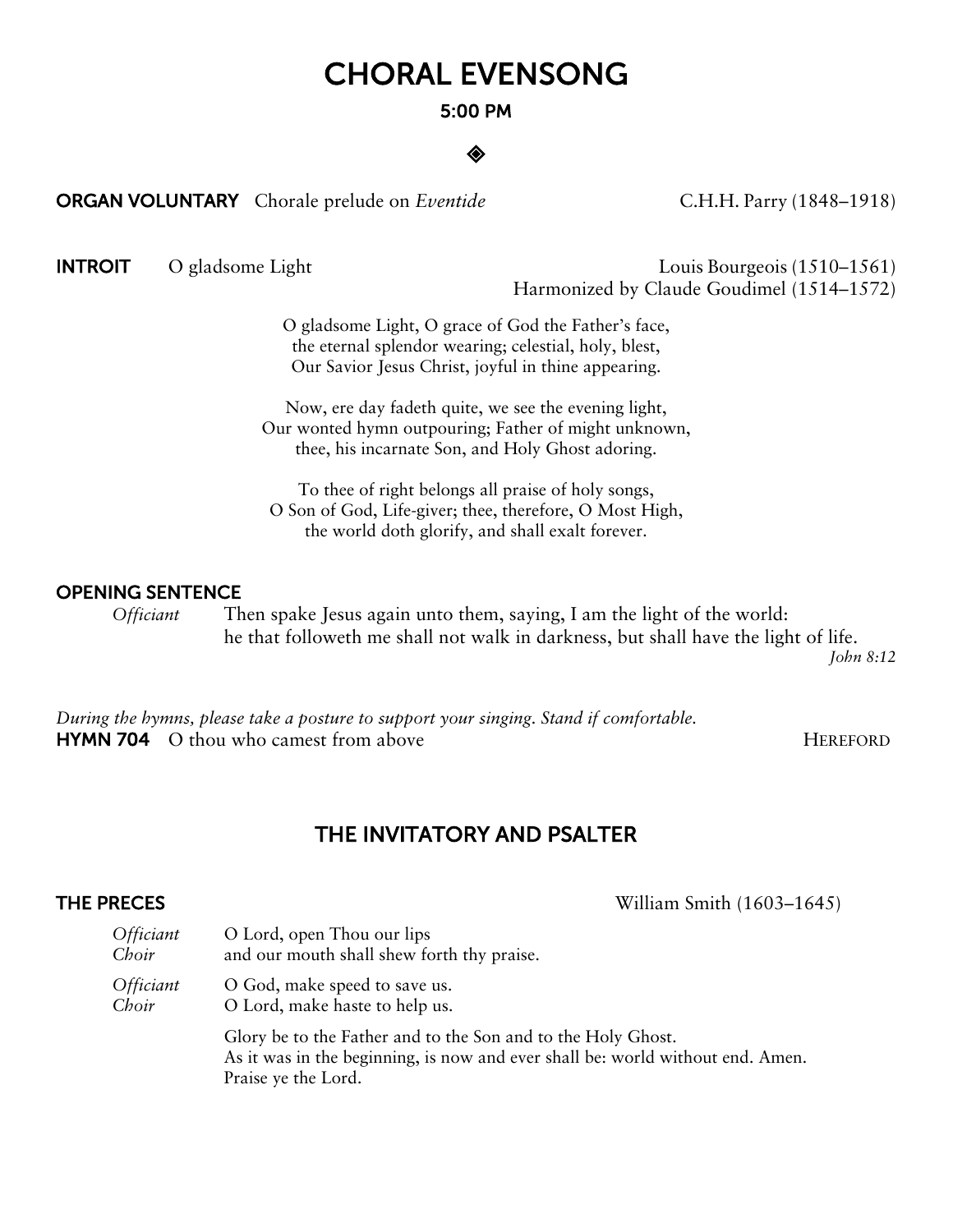### PSALM 16 Henry Havergal (1902–1989)

# *Please be seated.*

| Preserve me, O God; *<br>for in thee have I put my trust.                                                                              |
|----------------------------------------------------------------------------------------------------------------------------------------|
| O my soul, thou hast said unto the LORD, *<br>Thou art my God; I have no good like unto thee.                                          |
| All my delight is upon the saints that are in the earth, *<br>and upon such as excel in virtue.                                        |
| But they that run after another god *<br>shall have great trouble.                                                                     |
| Their drink-offerings of blood will I not offer, *<br>neither make mention of their names within my lips.                              |
| The LORD himself is the portion of mine inheritance, and of my cup; *<br>thou shalt maintain my lot.                                   |
| The lot is fallen unto me in a fair ground; *<br>yea, I have a goodly heritage.                                                        |
| I will thank the LORD for giving me warning; *<br>my reins also chasten me in the night season.                                        |
| I have set the LORD alway before me; *<br>for he is on my right hand, therefore I shall not fall.                                      |
| Wherefore my heart is glad, and my glory rejoiceth: *<br>my flesh also shall rest in hope.                                             |
| For why? thou shalt not leave my soul in hell; *<br>neither shalt thou suffer thy Holy One to see corruption.                          |
| Thou shalt show me the path of life: in thy presence is the fulness of joy, *<br>and at thy right hand there is pleasure for evermore. |
| Glory be to the Father, and to the Son,<br>and to the Holy Ghost:<br>as it was in the beginning is now and ever shall be,              |

world without end. Amen.

### THE LESSONS

2 Timothy 2:1-6 Reader: Bonnie Randall

Thou therefore, my son, be strong in the grace that is in Christ Jesus. And the things that thou hast heard of me among many witnesses, the same commit thou to faithful men, who shall be able to teach others also. Thou therefore endure hardness, as a good soldier of Jesus Christ. No man that warreth entangleth himself with the affairs of this life; that he may please him who hath chosen him to be a soldier. And if a man also strive for masteries, yet is he not crowned, except he strive lawfully. The husbandman that laboureth must be first partaker of the fruits.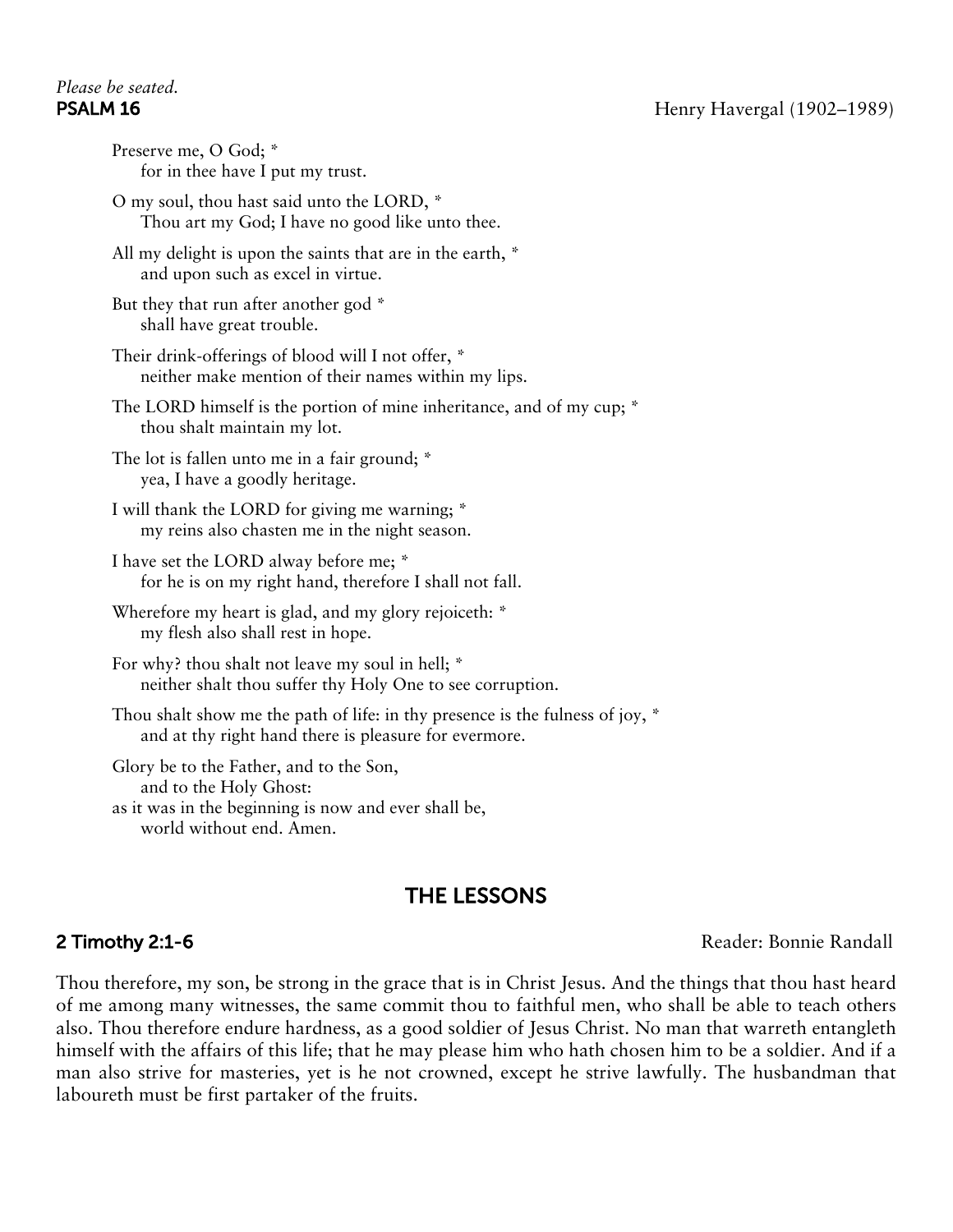### **MAGNIFICAT** (*from* The Gloucester Service) Hebert Howells (1892–1983)

| My soul doth magnify the Lord, *                                  |  |  |
|-------------------------------------------------------------------|--|--|
| and my spirit hath rejoiced in God my Savior.                     |  |  |
| For he hath regarded *                                            |  |  |
| the lowliness of his handmaiden.                                  |  |  |
| For behold from henceforth *                                      |  |  |
| all generations shall call me blessed.                            |  |  |
| For he that is mighty hath magnified me, *                        |  |  |
| and holy is his Name.                                             |  |  |
| And his mercy is on them that fear him *                          |  |  |
| throughout all generations.                                       |  |  |
| He hath showed strength with his arm; *                           |  |  |
| he hath scattered the proud in the imagination of their hearts.   |  |  |
| He hath put down the mighty from their seat, *                    |  |  |
| and hath exalted the humble and meek.                             |  |  |
| He hath filled the hungry with good things, *                     |  |  |
| and the rich he hath sent empty away.                             |  |  |
| He remembering his mercy hath holpen his servant Israel, *        |  |  |
| as he promised to our forefathers, Abraham and his seed for ever. |  |  |
| Glory be to the Father, and to the Son, and to the Holy Ghost: *  |  |  |

as it was in the beginning is now and ever shall be, world without end. Amen.

Matthew 6:24-33 **Matthew 6:24-33** And the set of the set of the set of the set of the set of the set of the set of the set of the set of the set of the set of the set of the set of the set of the set of the set of the set

*Luke 1:46–55*

No man can serve two masters: for either he will hate the one, and love the other; or else he will hold to the one, and despise the other. Ye cannot serve God and mammon. Therefore I say unto you, Take no thought for your life, what ye shall eat, or what ye shall drink; nor yet for your body, what ye shall put on. Is not the life more than meat, and the body than raiment? Behold the fowls of the air: for they sow not, neither do they reap, nor gather into barns; yet your heavenly Father feedeth them. Are ye not much better than they? Which of you by taking thought can add one cubit unto his stature? And why take ye thought for raiment? Consider the lilies of the field, how they grow; they toil not, neither do they spin: and yet I say unto you, That even Solomon in all his glory was not arrayed like one of these. Wherefore, if God so clothe the grass of the field, which today is, and tomorrow is cast into the oven, shall he not much more clothe you, O ye of little faith? Therefore take no thought, saying, What shall we eat? or, What shall we drink? or, Wherewithal shall we be clothed? (For after all these things do the Gentiles seek:) for your heavenly Father knoweth that ye have need of all these things. But seek ye first the kingdom of God, and his righteousness; and all these things shall be added unto you.

### **NUNC DIMITTIS** (*from* The Gloucester Service) **Hebert Howells** (1892–1983)

Lord, now lettest thou thy servant depart in peace,  $*$  according to thy word; For mine eyes have seen thy salvation, \* which thou hast prepared before the face of all people,

To be a light to lighten the Gentiles, \*

and to be the glory of thy people Israel.

Glory be to the Father, and to the Son, and to the Holy Ghost: \* as it was in the beginning is now and ever shall be, world without end. Amen.

*Luke 2:29–32*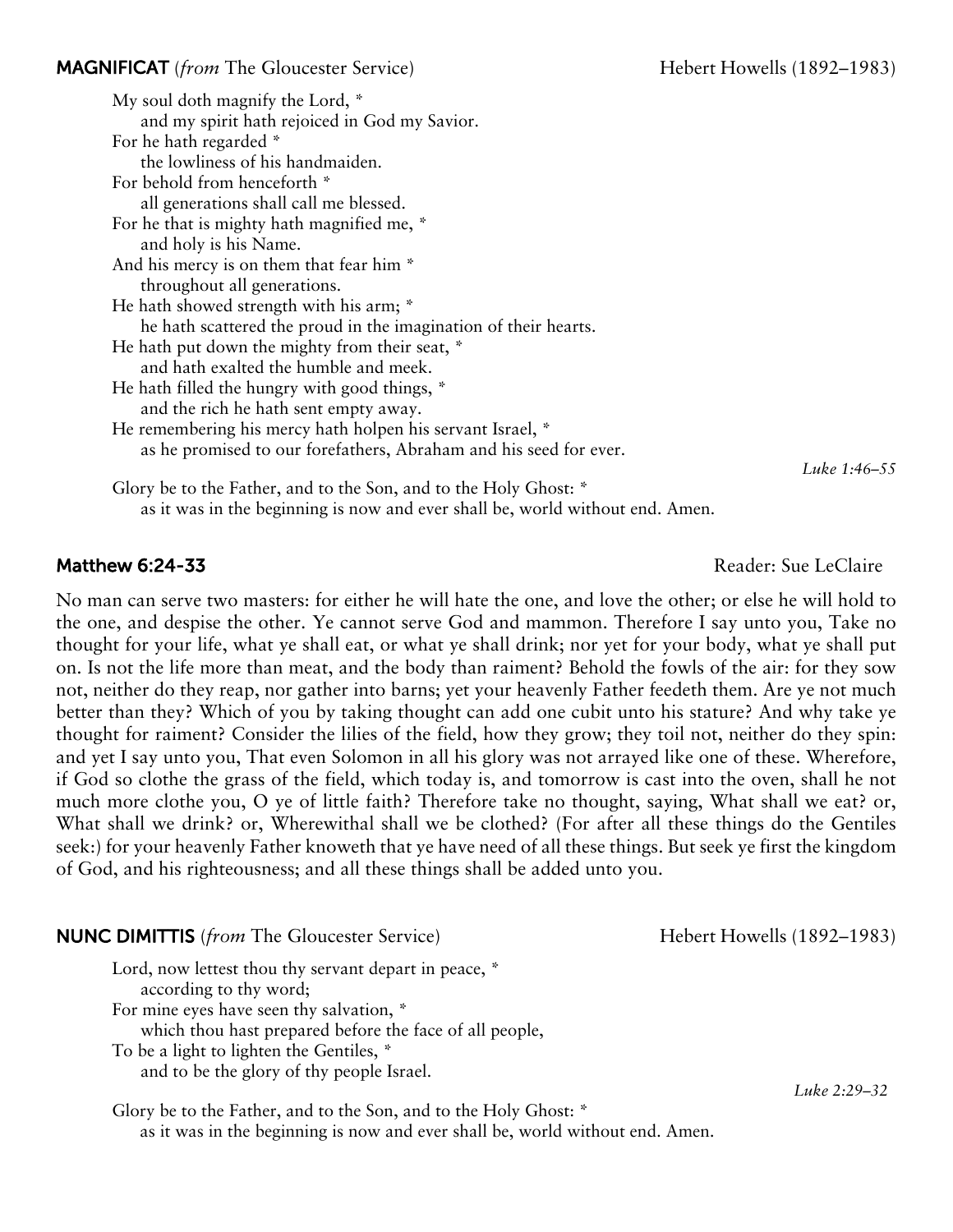*During the following, please take your posture of reverence. Stand if comfortable.* THE APOSTLES' CREED

**I believe in God the Father Almighty, maker of heaven and earth: And in Jesus Christ his only Son our Lord; who was conceived by the Holy Ghost, born of the Virgin Mary, suffered under Pontius Pilate, was crucified, dead, and buried. He descended into hell. The third day he rose again from the dead. He ascended into heaven, and sitteth on the right hand of God the Father Almighty. From thence he shall come to judge the quick and the dead. I believe in the Holy Ghost, the holy catholic Church, the communion of saints, the forgiveness of sins, the resurrection of the body, and the life everlasting. Amen.**

### THE LESSER LITANY AND RESPONSES

| <i><b>Officiant</b></i>          | The Lord be with you.                                                                                                                                                                                                                                                                                                  |
|----------------------------------|------------------------------------------------------------------------------------------------------------------------------------------------------------------------------------------------------------------------------------------------------------------------------------------------------------------------|
| Choir                            | And with thy spirit.                                                                                                                                                                                                                                                                                                   |
| <i><b>Officiant</b></i><br>Choir | Let us pray.<br>Lord, have mercy upon us;<br>Christ, have mercy upon us;<br>Lord, have mercy upon us.                                                                                                                                                                                                                  |
| All                              | Our Father, who art in heaven,<br>hallowed be thy Name, thy kingdom come,<br>thy will be done, on earth as it is in heaven.<br>Give us this day our daily bread.<br>And forgive us our trespasses,<br>as we forgive those who trespass against us.<br>And lead us not into temptation, but deliver us from evil. Amen. |
| Officiant                        | O Lord show thy mercy upon us.                                                                                                                                                                                                                                                                                         |
| Choir                            | And grant us thy salvation.                                                                                                                                                                                                                                                                                            |
| Officiant                        | O Lord, save the State                                                                                                                                                                                                                                                                                                 |
| Choir                            | And mercifully hear us when we call upon thee.                                                                                                                                                                                                                                                                         |
| Officiant                        | Endue thy ministers with righteousness.                                                                                                                                                                                                                                                                                |
| Choir                            | And make thy chosen people joyful.                                                                                                                                                                                                                                                                                     |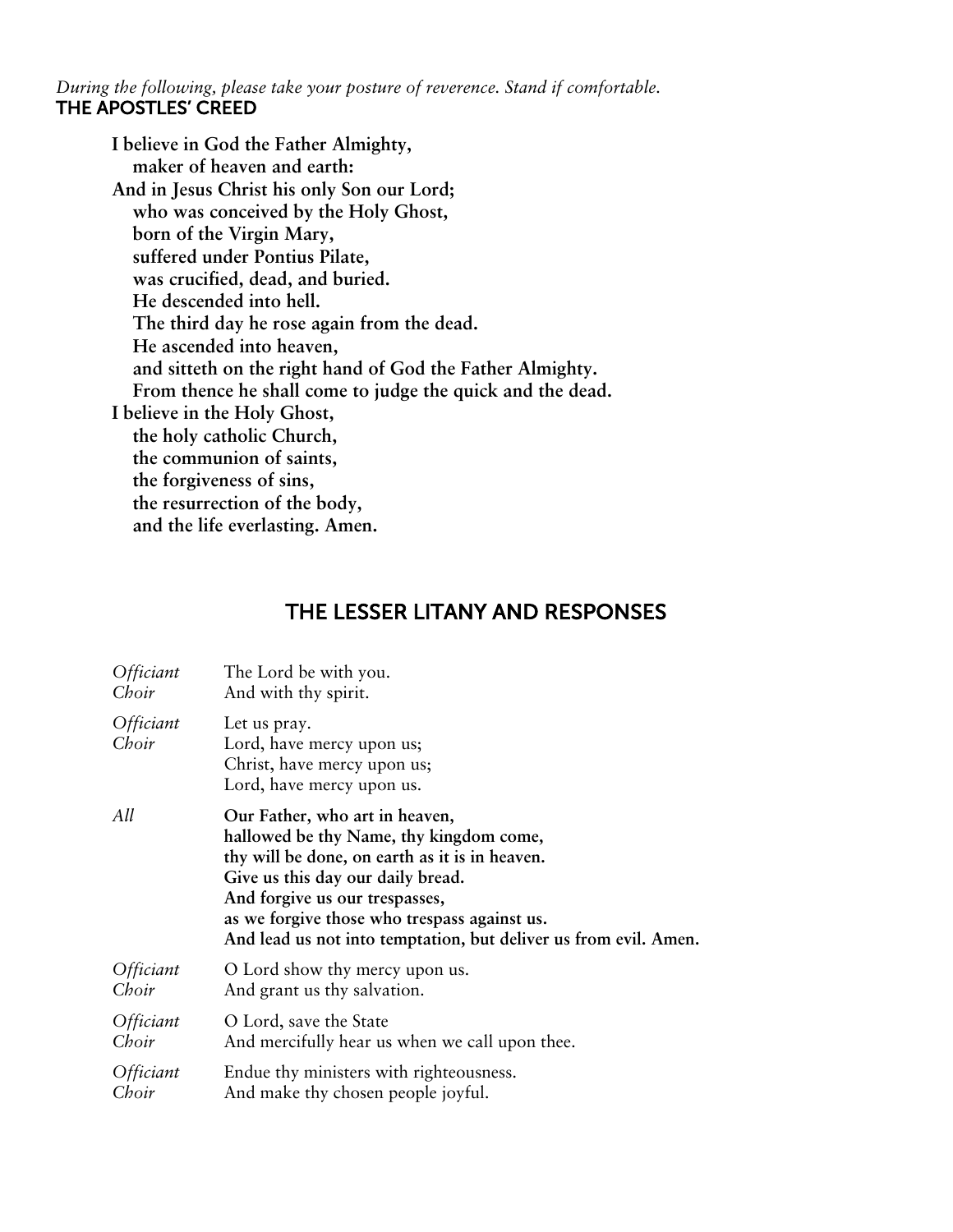| <i>Officiant</i>        | O Lord, save thy people.                                                |
|-------------------------|-------------------------------------------------------------------------|
| Choir                   | And bless thine inheritance.                                            |
| <i><b>Officiant</b></i> | Give peace in our time O Lord.                                          |
| Choir                   | Because there is none other that fighteth for us, but only thou, O God. |
| <i><b>Officiant</b></i> | O God, make clean our hearts within us.                                 |
| Choir                   | And take not thy Holy Spirit from us.                                   |

*The Officiant then chants the following Collects.*

### A Collect for the Feast of Pachomius the Great

Set us free, O God, from all false desires, vain ambitions, and all that wouldst separate us from thee, that like thy servant Pachomius we might give ourselves fully to a life of discipleship, seeking thee alone and serving those whom thou hast given us to serve. All this we ask through Jesus Christ, our only mediator and advocate. **Amen**.

### A Collect for all Christians in their vocation

Almighty and everlasting God, by whose Spirit the whole body of thy faithful people is governed and sanctified: Receive our supplications and prayers, which we offer before thee for all members of thy holy Church, that in their vocation and ministry they may truly and devoutly serve thee; through our Lord and Savior Jesus Christ, who liveth and reigneth with thee, in the unity of the same Spirit, one God, now and for ever. **Amen**.

### A Collect for Mission

Keep watch, dear Lord, with those who work, or watch, or weep this night, and give thine angels charge over those who sleep. Tend the sick, Lord Christ; give rest to the weary, bless the dying, soothe the suffering, pity the afflicted, shield the joyous; and all for thy love's sake. **Amen**.

*Please be seated.* WELCOME AND HOMILY **WELCOME AND HOMILY The Rev. Dr. Richard** Burden

*During the anthem, a freewill offering is taken in support of the Music Ministry at All Saints Parish.* **ANTHEM** O Lord, support us **David Briggs (b.1962)** David Briggs (b.1962)

O Lord, support us all the day long, until the shadows lengthen, and the evening comes, and the busy world is hushed, and the fever of life is over, and our work is done.

Then in thy mercy, grant us a safe lodging and a holy rest, and peace at the last. Amen.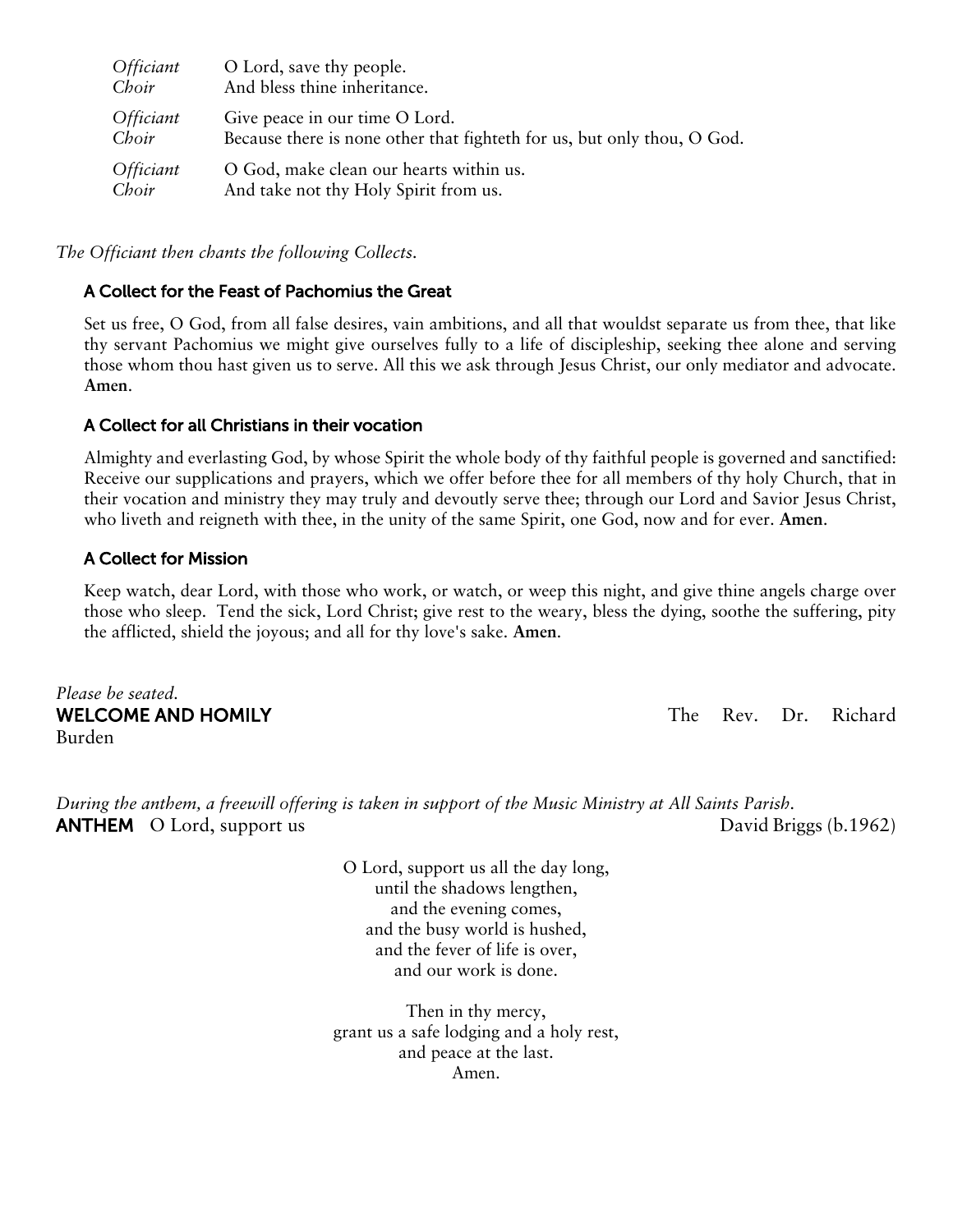*During the following, please take your posture of reverence, standing if it is comfortable.* THE GENERAL THANKSGIVING

**Almighty God, Father of all mercies, we thine unworthy servants do give thee most humble and hearty thanks for all thy goodness and loving-kindness to us and to all men. We bless thee for our creation, preservation, and all the blessings of this life; but above all for thine inestimable love in the redemption of the world by our Lord Jesus Christ; for the means of grace, and for the hope of glory. And, we beseech thee, give us that due sense of all thy mercies, that our hearts may be unfeignedly thankful; and that we show forth thy praise, not only with our lips, but in our lives, by giving up our selves to thy service, and by walking before thee in holiness and righteousness all our days; through Jesus Christ our Lord, to whom, with thee and the Holy Spirit, be all honor and glory, world without end. Amen.**

### A PRAYER OF ST. CHRYSOSTOM

Almighty God, who hast given us grace at this time with one accord to make our common supplication unto thee; and hast promised through thy well-beloved Son that when two or three are gathered together in his Name thou wilt be in the midst of them: Fulfill now, O Lord, the desires and petitions of thy servants as may be best for us; granting us in this world knowledge of thy truth, and in the world to come life everlasting. **Amen**.

*Officiant* Let us bless the Lord. Alleluia, alleluia. *People* **Thanks be to God. Alleluia, alleluia.**

**HYMN 24** The day thou gavest, Lord, is ended ST. CLEMENT

**ORGAN VOLUNTARY** Improvisation on *St. Clement* Gerre Hancock (1934–2012)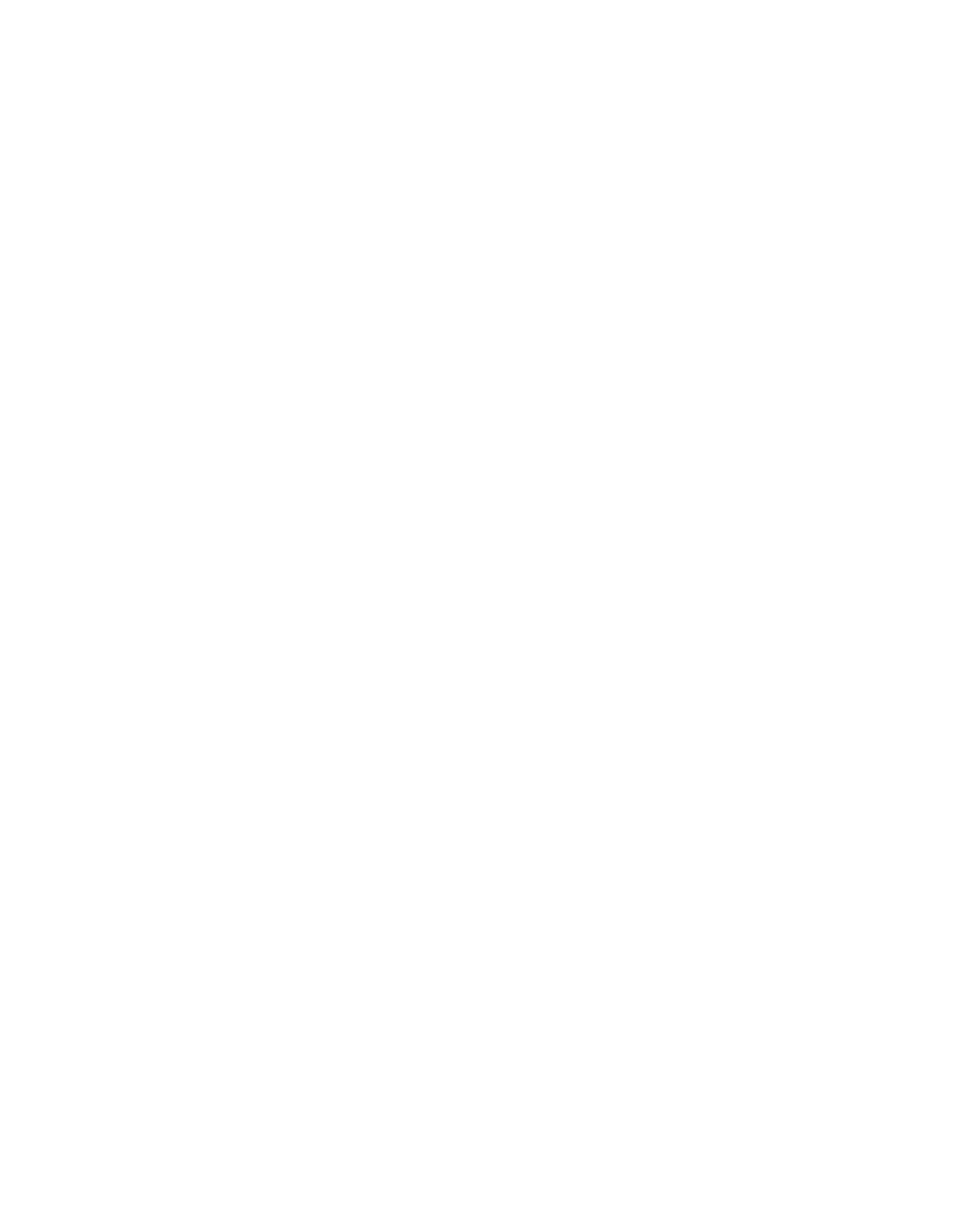Please join us for these future evening services.

# CHORAL COMPLINE

**Sunday, 5 June** *for the Day of Pentecost*

**Sunday, 4 September** *for the Thirteenth Sunday after Pentecost*

**Sunday, 2 October** *for the Seventeenth Sunday after Pentecost*

> **Sunday, 6 November** *for the Feast of All Saints*

**Sunday, 4 December** *for the Second Sunday of Advent*

# CHORAL EVENSONG

### **Sunday, 16 October** *for the Feast of Theresa of Avila*

**Sunday, 18 December** *A Festival of Nine Lessons & Carols for Christmas*

Please join us for future concerts at All Saints Parish.

**The Brookline Symphony: Triumphant Finale** *Music of Shostakovich, Mozart, and Musgrave* **Sunday, 5 June 2022, 3:00 pm**